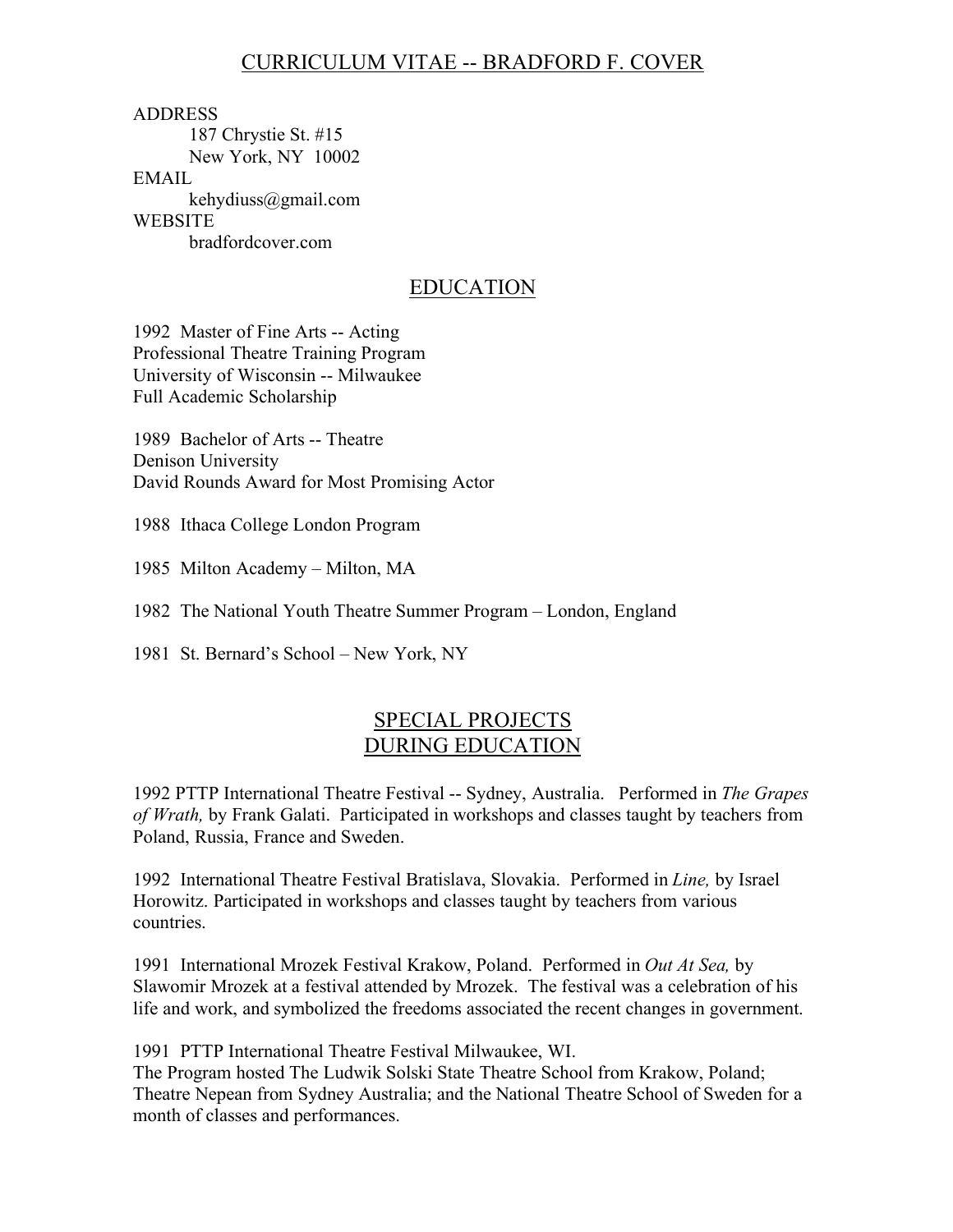1992 *Gilgamesh*. University of Wisconsin – Milwaukee. Took charge of a class wide actor devised production based on the Gilgamesh epic.

1990 – 1992 Professional Theatre Training Program Writers Forum. Founded a writing group at the University Of Wisconsin, which contributed a great deal of work to the Gilgamesh Project.

1989 Denison University. Directed a production of *The Diviners*, by Jim Leonard Jr.

1989 Denison University. Spearheaded an actor devised production called *Square One* -- A series of short satires created through improvisation.

1988 Directed a production of *The Collection,* by Harold Pinter. Denison University.

1986 – 1989 Member Burpy's Seedy Theatrical Company -- Denison University. Comedy Improv troupe that is known for incubating players for the Chicago market. (Steve Carrell -- founding member.)

# TRAINING

Acting:

Per Nordin – (Head of Acting at the University of Gothenburg. Student of Uta Hagen.) Uta Hagen technique.

Peter Hackett -- (Chair of the Theatre Dept. at Dartmouth. Former Artistic Director of Cleveland Playhouse.) Script Analysis. Advanced Acting. Absurdist Theatre.

John Farris – (Denison University.) Technique. Script analysis. Shakespeare.

Jim Zvanut – (Denison University.) Stanislavski technique.

Bill Buffrey – (National Youth Theatre) Improvisation and Text.

Masks and Clown:

Jared Sakren (First class at Julliard. Founding member of the Acting Company.) Three years of Neutral and Character Mask.

Chris Bayes (Yale. New York University.) Two Clown intensives and coaching on a production of *School for Wives* at The Pearl Theatre Co.

Swordplay:

Felix Ivanov – (Syracuse University, Julliard.) Workshops in Clown, and Rapier/Dagger. Richard Raether – (PTTP-University of Wisconsin-Milwaukee) Three years of sword training: Broadsword, Hand to Hand, and Rapier/Dagger.

Movement:

Wong Louyong – (Beijing Opera. Miss Saigon on Broadway. PTTP-University of Wisconsin – Milwaukee). Tai Chi. Beijing Opera movement. Tumbling. Stage Combat. Kali Quinn – (Dell Arte School of International Theatre) Laban intensive. Clown workshops.

#### Voice and Speech:

Malcolm Morrison (Former dean of the Hartt School at the University of Hartford. Former Head of the PTTP University of Wisconsin – Milwaukee.) Phonetics. Verse Speaking. Shakespeare.

Alan Rust – (Artistic Director of Monomoy Theatre. Faculty at The Hartt School at University of Hartford) Voice Production. Scene Study.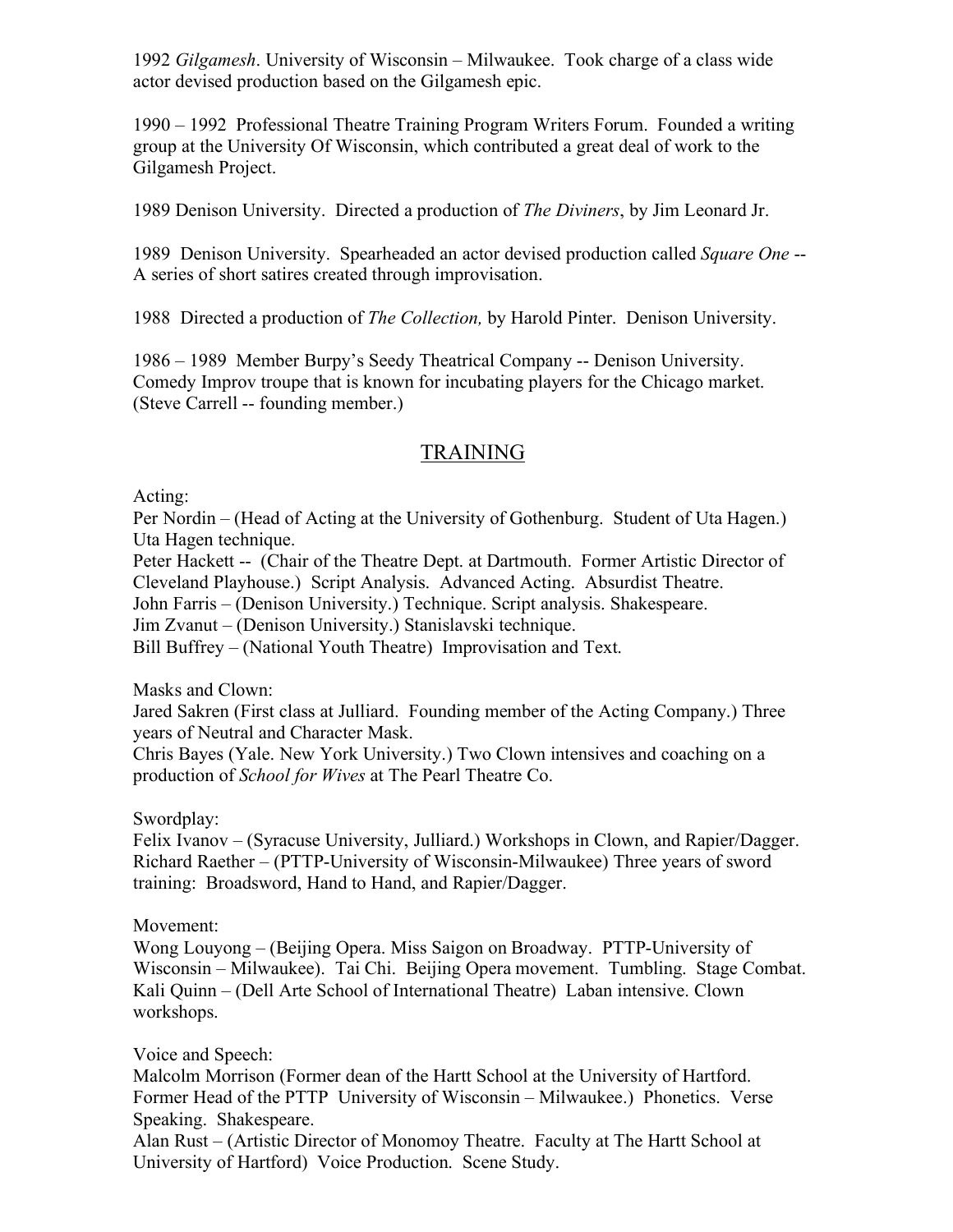Walton Wilson (Head of Voice and Speech at Yale School of Drama) Shakespeare Intensive.

Robert Neff Williams (Julliard) Multiple workshops in Shakespeare and Restoration. Worked closely with Mr. Williams on many acting projects.

Dudley Knight and Phil Thompson (University of California – Irvine.) Dialect Production. Fitzmaurice Workshop.

# **TEACHING**

2013 Comedy Class The Pearl Theatre Co.

2010 Clown Workshop. Two River Theatre Company – Red Bank, NJ.

2007 – PRESENT Shakespeare Consultant -- St. Bernard's School. Consult with the director and work with the boys on the annual eighth grade Shakespeare production that performs at the Miller Theatre at Columbia University.

2007 -- 2009 American Musical and Dramatic Academy -- New York, NY. Taught first and second semester acting.

2005 -- American Academy of Dramatic Art. Directed *House of Bernada Alba*, by Garcia Lorca.

2004 -- American Academy of Dramatic Art – New York, NY. Directed *Summer*, by Hugh Leonard.

1994 – PRESENT Pearl Theatre Education Outreach Program. Lead teacher in public high schools.

1997 Improvisation Workshop. Pearl Theatre Company.

1989 Denison University -- Teaching Assistant. Assisted Jon Farris, chairman of the department, in his Acting I class. Taught the class one day a week, worked with students outside of class, and assisted in grading.

# ADMINISTRATION

1990 – 1995 Co-Founding Artistic Director

Bowman Ensemble – Baltimore, MD

Selected plays, hired actors, technicians, and designers, as well as acted in plays. In charge of the following administrative departments: New Plays, Fund Raising, Grant Proposals, Publicity, as well as daily operations of the theatre. Bowman Ensemble presented award winning productions of plays by Shakespeare, Valcav Havel, John Guare, Mathew Ramsay and others.

2001 – 2003 Head of New Plays Stagedoor Acting Ensemble New York, NY Assisted in creating this off-Broadway theatre. Led the search for Board of Directors, consulted on the repertoire, and conducted the search for new plays.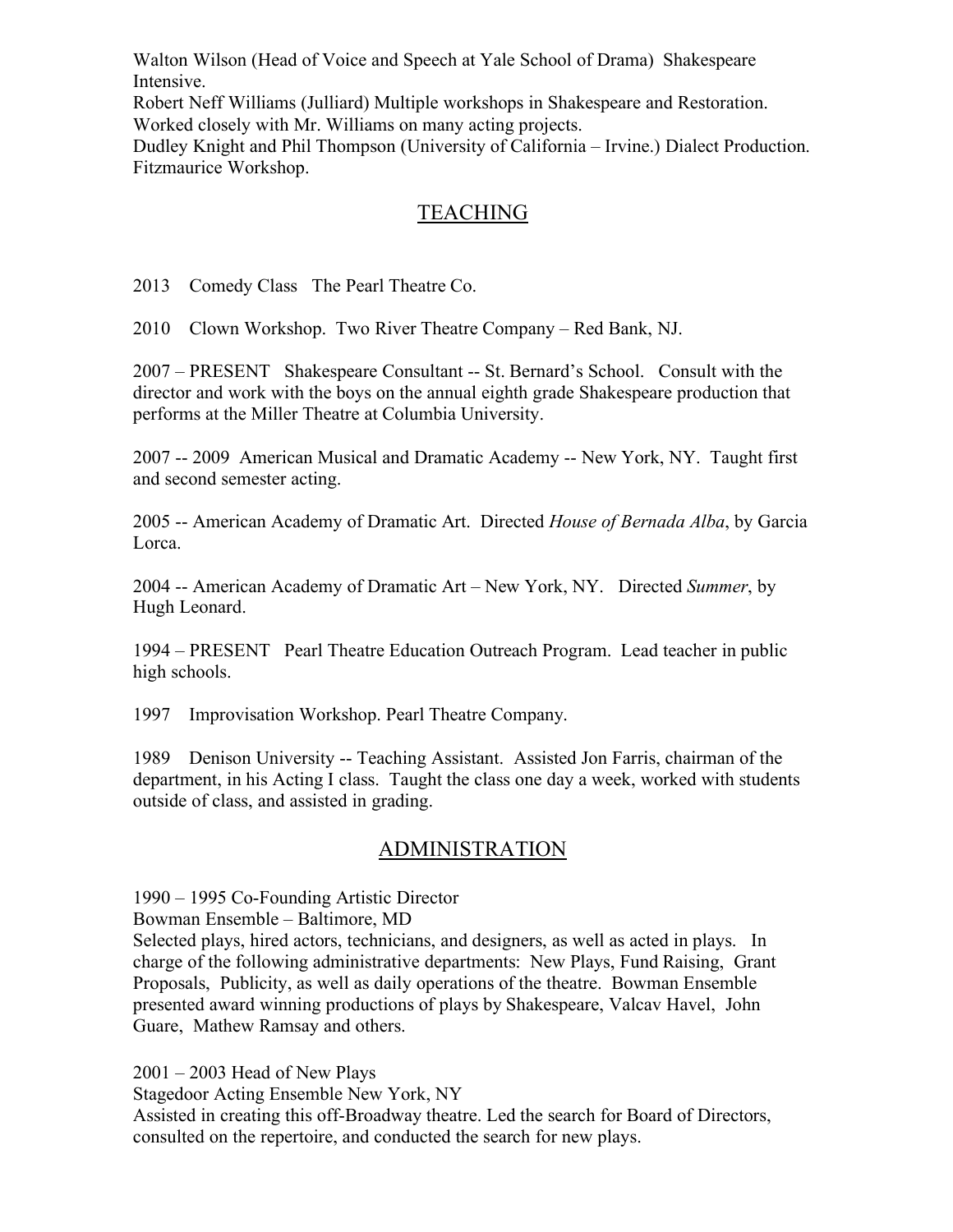2009 – 2011 Actor Rep Board of Trustees. Pearl Theatre Company. Responsibilities include: Reviewing the financial health of the theatre, making recommendations to insure the continued solvency, initiating projects that further the mission of the theatre, and bringing an artistic voice, and an actor's perspective to the Board's deliberations.

2010 Pearl Theatre Company Summer Reading Series

Spearheaded the effort to create a reading series, and ran its daily operations. Directed two of the readings: *Clean Alternatives*, by Brian Dykstra, and *The Twelve Pound Look*, by J.M. Barrie.

2009 -- 2011

The Scoundrels. Pearl Theatre Company.

Founded and organized a young persons audience development program that held a series of events designed to encourage people in their twenties and thirties to attend plays at the Pearl.

## DIRECTING

2012 *The Oxygen Thief* by Vivian Walsh. Currently in development.

2012 *Good and Faithful Servants* by James Banner Jr. Currently in development.

2012 *Scratched Fenders* by William Dechert. Mark Murray Gallery. Directed two readings of this lost play written in 1928.

2010 Odyssey Productions. *The Country Wife,* by William Wycherly at the American Theatre of Actors -- Chernuchin Theatre.

2001 Stagedoor Acting Ensemble, New York, NY. *Eight Reindeer Monologues,* by Jeff Goode.

2000 Stagedoor Acting Ensemble, New York, NY. *Finders Keepers,* by George Kelly.

1994 *Little Red Riding Hood*, by Billy Aronson -- Theatre Row

1990 Bowman Ensemble – Baltimore, MD -- *The Mandrake*, by Machiavelli.

1987 Monomoy Theatre – Chatham, MA. Assistant Director. Assisted eight directors in this summer stock theatre.

# WORKSHOPS AND CONFERENCES

2011 EMC Arts Innovation Lab – Doris Duke Foundation Full participant in all stages of the Lab that asked us to examine The Pearl Theatre operations and principles and developed new strategies to confront the challenges of an off Broadway theatre in New York with a resident company.

2000 The Actors Company Theatre -- Company Retreat

1994 – PRESENT Various Pearl Theatre Board Retreats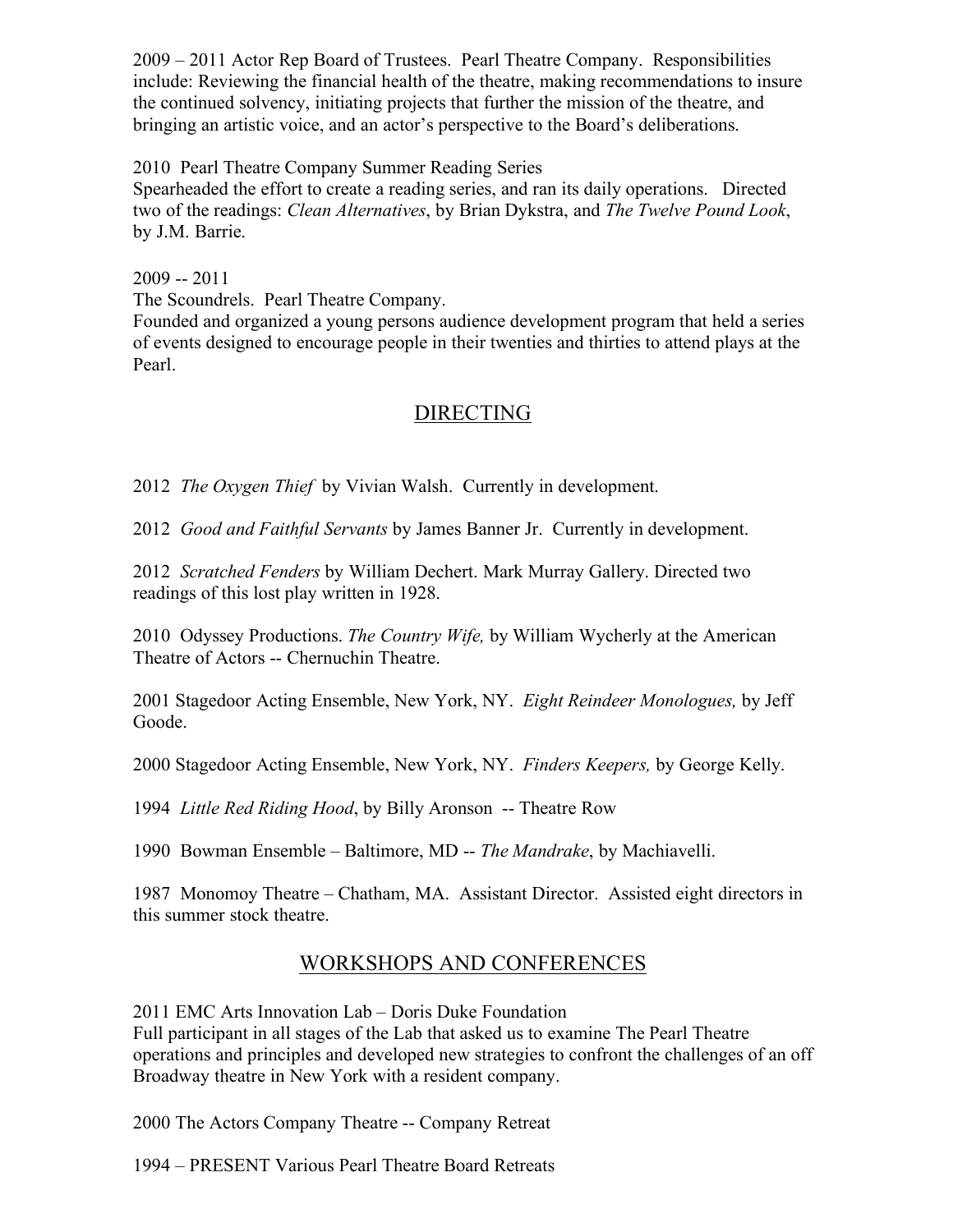# ACTING

#### **BROADWAY**

Albert Amundson -- 2001 revival of *A Thousand Clowns* by Herb Gardner. Dir. John Rando.

#### **OFF BROADWAY**

**The Pearl Theatre Company.** New York, NY Company member since 1994. Selection of work:

Mr. Smith in *The Bald Soprano,* by Ionesco.Dir. Hal Brooks Henry IV in *Henry IV Part I*, by William Shakespeare. Dir. Davis McCallum Sir Harry in *The Twelve Pound Look,* by JM Barrie.Dir. Jim Sullivan Rosmer in *Rosmersholm*, by Henrik Ibsen. Dir. Elinor Renfield. (Austin Pendleton playing Kroll) Bounderby – Harthouse - Bitzer in *Hard Times*, by Charles Dickens adapted by Stephen Jeffreys. Dir. Jim Sullivan Johnny Tarleton in *Misalliance,* by GB Shaw*.* Dir. Jeff Steitzer Sir Toby Belch in *Twelfth Night,* by William Shakespeare. Dir. Jim Sullivan Tartuffe in *Tartuffe,* by Moliere. Dir. Gus Kaikkonen Bluntschli in *Arms and The Man,* by GB Shaw. Dir. Gus Kaikkonen Jack Worthing in *The Importance of Being Earnest,* by Oscar Wilde. Dir. Jim Sullivan Ligurio in *The Mandrake,* by Machiavelli. Dir. Jim Calder Mr. Gerrard in *The Gentleman Dancing Master,*by William Wycherly. Dir. Gus Kaikkonen Richard II in *Richard II,* by William Shakespeare. Dir. Shep Sobbel Joseph Surface in *The School for Scandal,* by Richard Sheridan. Dir Shep Sobbel Schastlitsev in *The Forrest,* by Alexander Ostrovsky*.* Dir. Shep Sobbel Scrub in *The Beaux Stratagem,* by George Farquhar. Dir Mary Lou Rosato Man in Audience – Cop in *The Venetian Twins,* by Carlo Goldoni. Dir. John Rando Frank Gardner in *Mrs. Warren's Profession*, by GB Shaw. Dir. Alex Dimitriev Henri de Flavignol in *When Ladies Battle*, by Eugene Scribe. Dir. John Rando Clown in *The Winter's Tale*, by William Shakespeare. Dir. Kay Long

#### **The Moth,** New York, NY Storyteller

#### **The Mint Theatre** New York, NY.

Henry in *The Return of the Prodigal*, by St. John Hankin. Dir. Jonathan Bank 2007 Drama Desk Award Nomination for Outstanding Ensemble. Major Philip in *Love Goes to Press,* by Martha Gelhorn and Virginia CowlesDir. Jerry Ruiz

#### **The Actor's Company Theatre** New York, NY

 Clarence Dobbins in *Three Men on a Horse*, by John Cecil Holm. Dir. Scott Evans Paris in *Tiger at the Gates*, by Jean Giraudoux. Dir. Amy Saltz Albert Adam in *The Play's the Thing*, by Ferenc Molnar and PG Wodehouse. Dir. Scott Evans Brian O'Bannion in *Auntie Mame,* by Lawrence and Lee. Dir. Scott Evans

#### **The Lark Play Development Center** New York, NY

Charlie in Waxing West, by Saviana Stanescu. Dir. Michael Johnson Chase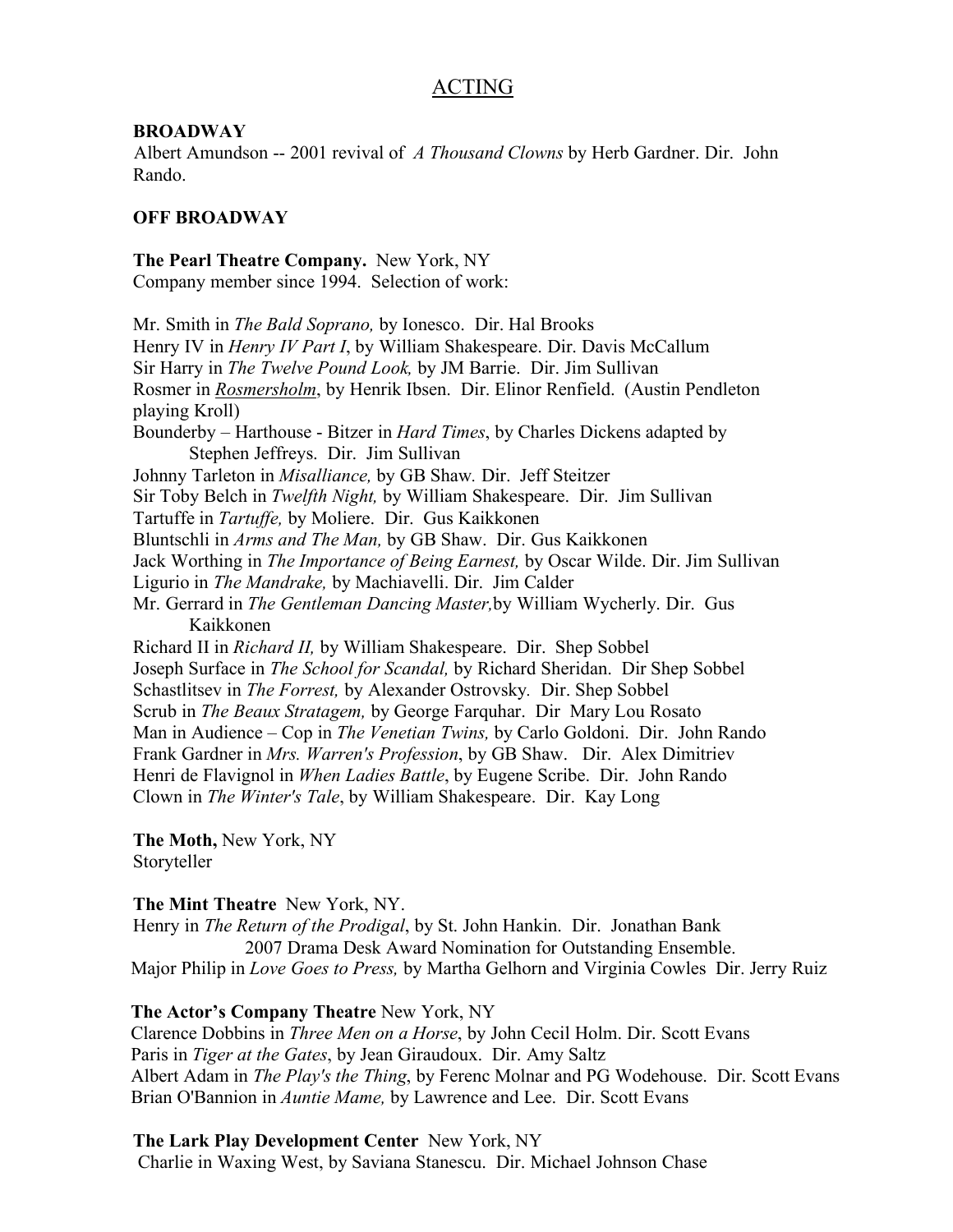A number of workshops and table sessions.

**The Drama Dept.** FBI Agent in The Cartells, Dir. Douglas Carter Beane

## **READINGS**

**Project Shaw** New York, NY. The Lieutenant in *The Man of Destiny*, by GB Shaw. Dir. David Staller 2009

**Red Bull Theatre** New York, NY Alba in *Don Carlos,* by Frederich Schiller. Dir. Joseph Hardy 2010

### **TELEVISION**

Airline Steward in *All My Children.* Yacht Club Manager in *All My Children.* David Richard in *Law and Order* "ID" Dir. Jace Alexander, 2006 Rick Devon *Law and Order* "Challenged" Dir. Fred Berner, 2008 Alec Engler *The Good Wife* "Getting Off" Dir. Roxanne Dawson, 2011 Matthew Hayes *Person of Interest* "Nothing to Hide" Dir. Fred Toye 2013

## **REGIONAL THEATRE**

### **Cleveland Playhouse**

Cab Driver/Playwright etc. in *The Blue Room,* by David Hare. Dir. Edward Call Algernon in *The Importance of Being Earnest,* by Oscar Wilde. Dir. Malcolm Morrison

### **McCarter Theatre**

Vadius in *Learned Ladies,* by Moliere. Dir. Daniel Fish

### **Berkshire Theatre Festival**

Antoine in *An Empty Plate at the Café du Grand Boeuf,* by Michael Hollinger. Dir. John Rando

### **Two River Theatre**

Hector Hushabye in *Heartbreak House,* by GB Shaw. Dir. Aaron Posner Freddy in *Picasso at the Lapin Agile,* by Steve Martin. Dir. Hal Brooks

### **The Human Race Theatre**

John Haigh in *Under a Red Moon,* by Michael Slade. World Premiere. Dir. Margaret Perry

### **The New London Barn Theatre**

John Barrymore in *I Hate Hamlet,* by Paul Rudnik. Dir. Carol Dunne Oberon in *Shakespeare in Hollywood,* by Ken Ludwig. Dir. Malcolm Morrison

## **New Jersey Shakespeare Festival**

Horace Giddens in *Little Foxes*, by Lillian Hellman. Dir. Matthew Arbour Lucio in *Measure for Measure*, by William Shakespeare. Dir. Paul Mullins Hamlet/Julia Child etc. *Compleat Works of William Shakespeare Abridged*. Dir. Joe Discher Costard in *Love's Labor's Lost*, by William Shakespeare. Dir. Daniel Fish

### **Syracuse Stage**

Andrew in *Spike Heels*, by Theresa Rebeck. Dir. Robert Moss